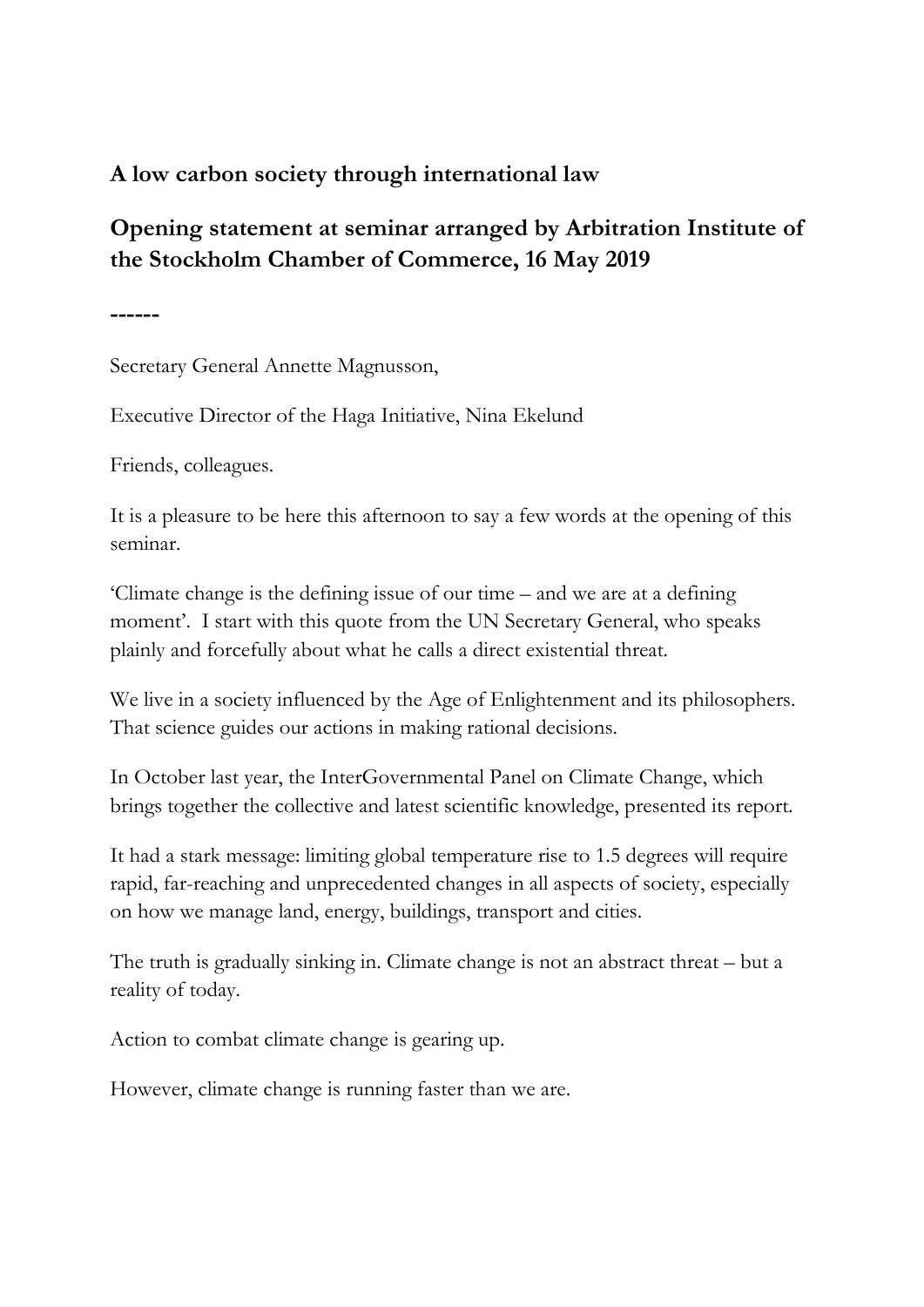We must bend the emission curve downwards now. We must reduce emissions by almost half within 10-12 years. We must reach net zero emissions by mid-century. That is in a period of a generation.

This is what science tells us if we are to limit warming to 1,5 degree.

The challenges in transforming our societies to become carbon neutral are formidable. They should not be underestimated.

Though failure to act will have devastating consequences and may lead to irreversible climate disruption. You do not negotiate with nature.

The tools are within our reach. Renewable energy is often available at a lower cost than coal and oil. There is no law of nature saying we must build our energy systems on fossil fuel – that is increasingly a fossil idea.

There is great demand globally for investment in infrastructure in the coming decades. Some 90 trillion USD is expected to be invested by 2030.

These investment decisions will determine whether we get locked in with wasteful and inefficient use of resources.

Or whether we find decide to develop our societies in a way which can be sustained over time.

The reports– from OECD, World Bank and others - all make a strong case that the growth story of this century can be built on climate smart solutions in terms of energy supply, transport, urban planning and agriculture.

Finance is available but what remains is to make them flow consistent with a pathway towards low emissions.

Money is still pouring into coal, oil and gas at a pace that undermines our efforts to tackle climate change

When will green financing become the default mode – and brown financing the dirty exception?

In industry we see new technology emerging. The prospects to replace coke with hydrogen in the processing of steel would be of a truly transformative nature.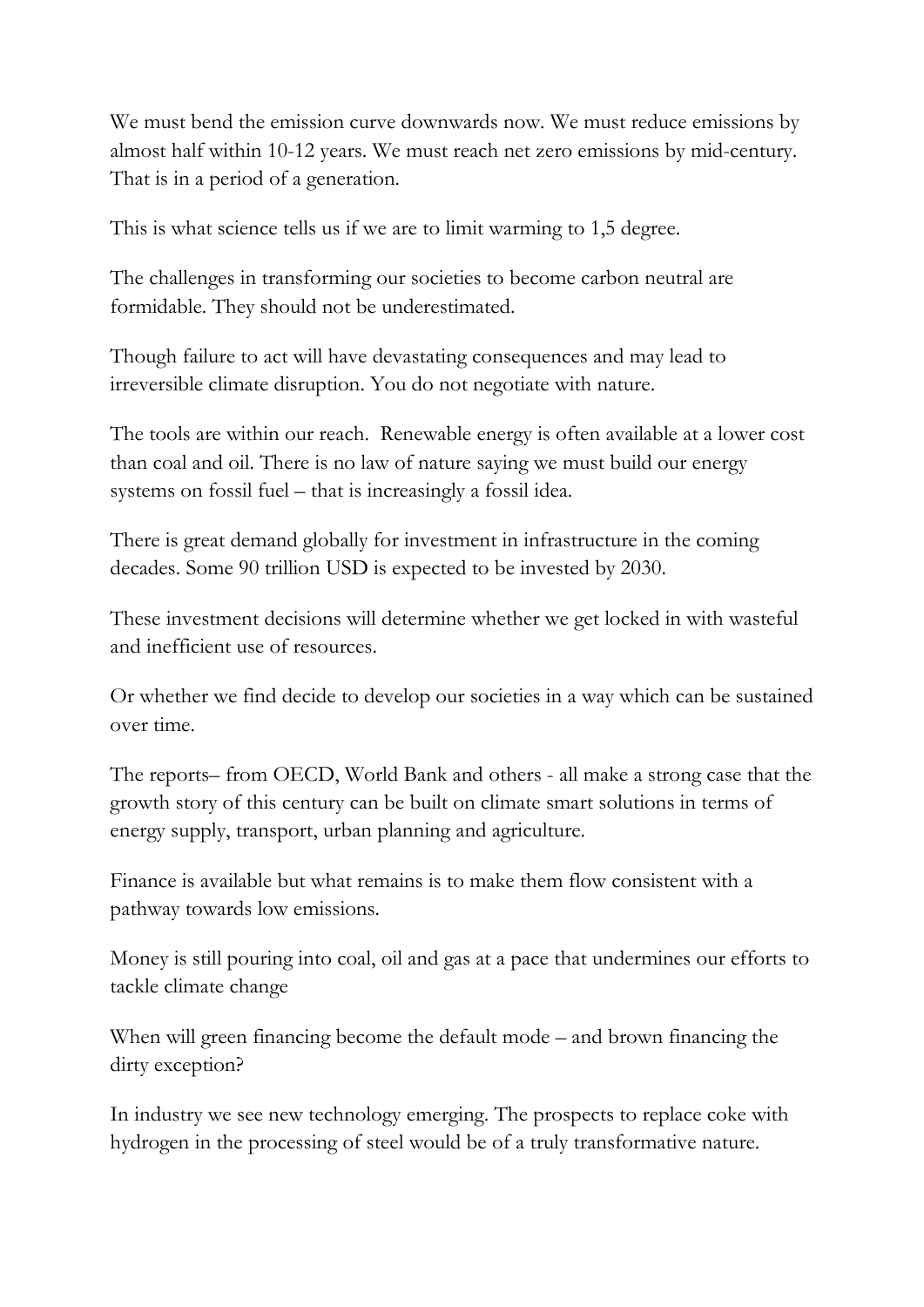New business models are designed to ensure that the cost of eliminating carbon emissions is absorbed throughout the value chains.

Capturing the emissions in producing cement may be costly but the final knock on effect for the buyer of an apartment is more marginal.

Investments are required to electrify roads for heavy transport but collaboration between power utilities, engineering, transport and retail companies united in going carbon neutral, could show the way.

What is called for is determination and action – from political leaders, business leaders, investors, and backed by public opinion.

The Climate Law instructs the Government to present a Climate Action Plan for every new mandate period and to report annually back to Riksdagen/Parliament.

This sets in motion a systematic and coherent approach. The agreed goal is to have net zero emissions by the latest 2045.

Swedish business and industries are responding to the call for action. Thirteen industry associations, ranging from mining, steel, cement, retail, transport, have produced their own roadmaps towards fossil free competitiveness.

Moving towards climate friendly solutions is to remain competitive as structural changes to the economy will be inevitable.

Public-private partnership to achieve carbon neutral societies brings its own particular strength. When business asks for green policies, the political sphere can more easily respond with setting the goals, the standards and the legal framework.

In January, the Nordic Government adopted a Declaration on Carbon Neutrality.

The Nordic Confederations of Business and Industries have called for an ambitious and market based climate policy for Europe that will deliver on the Paris Agreement.

The EU is now discussing a Longterm Strategy for Climate based on a Commission proposal to achieve net zero emissions by mid -century. With such a goal in place, we can start counting backwards, identifying the more immediate steps to be taken.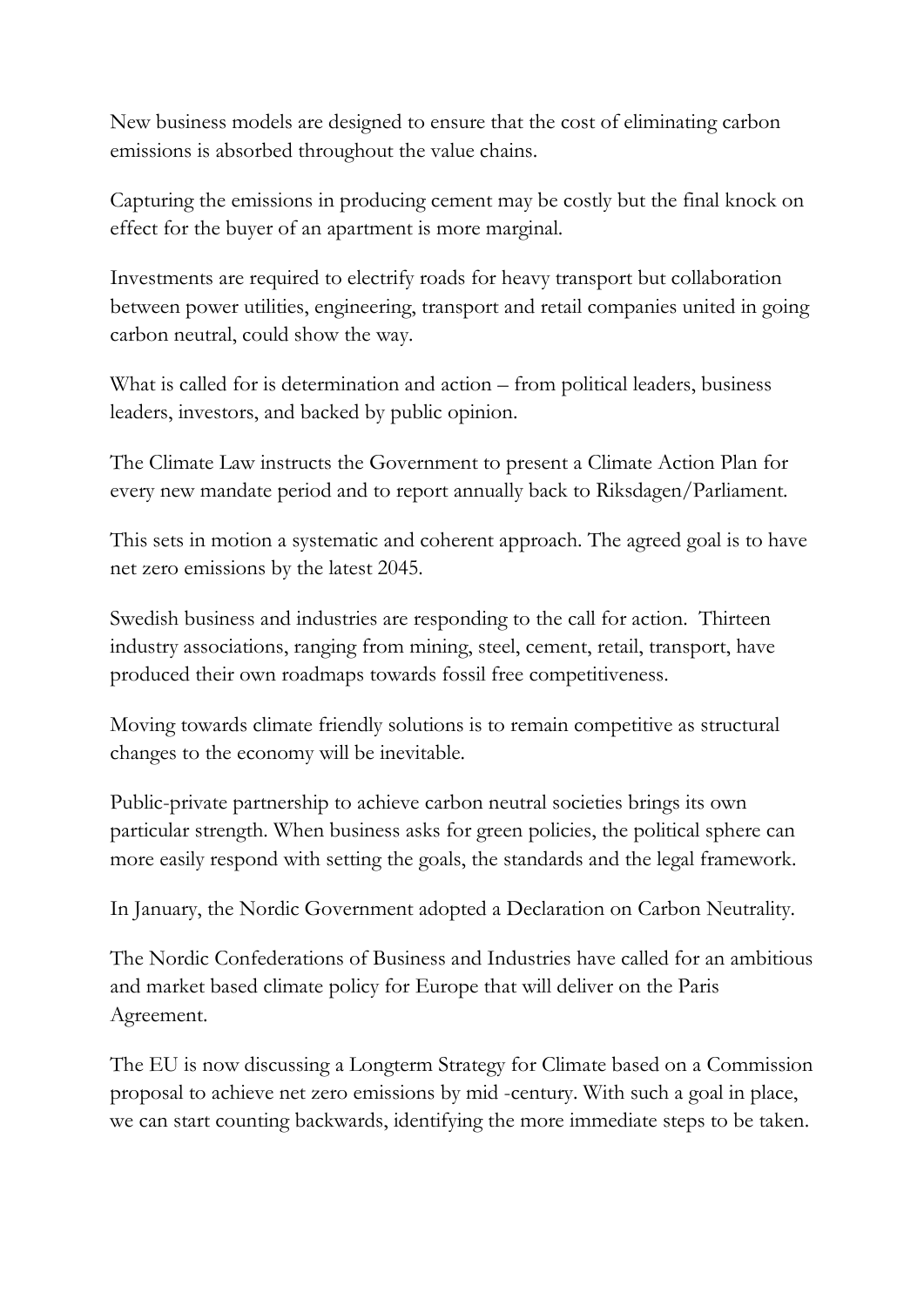The UN Secretary General will in September host a Climate Summit. His aim is to demonstrate a leap in collective national political ambition and that transformative actions within the real economy is possible.

Nine different tracks of area have been identified around which countries are expected to rally support, such as energy, finance, nature based solutions.

Together with India, Sweden is asked to take a lead role when it comes to Industry Transformation.

Putting a price on carbon is a powerful tool to reduce emissions. You need not be a Nobel Prize winner to understand the role of prices in a market economy. But it is helps to have a Nobel Economist Laureate making a strong case for using carbon pricing.

With the reform of the EU Emission Trading Schemes last year, not least thanks to Swedish efforts, the price on carbon emissions is now making an impact on European industries decisions.

A global carbon price is still not on the radar screen. But other countries are introducing their own carbon tax or trading scheme. As different carbon price schemes fall into place, the picture of the jigsaw will emerge, and with the missing spots to be addressed.

We now see political initiatives to link the normative climate framework – the Paris Agreement – with existing trade regimes.

Some argue for differentiated trade rules dependent on whether you are dealing with a country which is party to the Paris Agreement or not.

There is also debate ongoing that by introducing a carbon border adjustment price, you would level the playing field between industries operating within a trading emission scheme and those outside such scheme or not subject to other forms of carbon pricing.

This may be an attractive idea but may in practice be difficult to put in place. How do you measure the carbon content of a product assembled through a worldwide supply chain? And how to you ensure that such initiatives do not play into the hands of those calling for protectionism.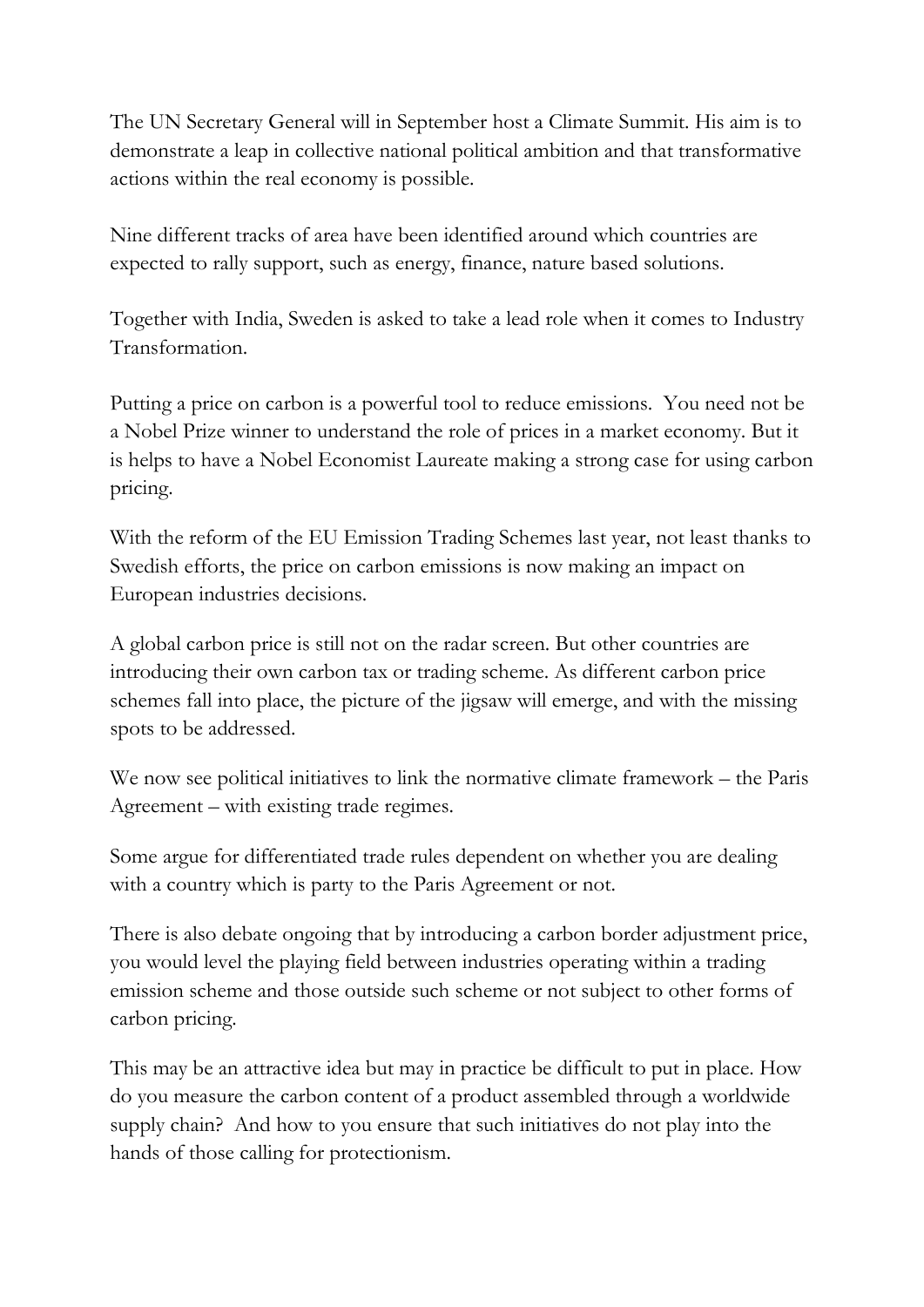The legal regime guiding trade and investment is another area. Foreign direct investments have long been seen to advance the development of a country. A broader debate is underway on how to define, and seek, quality investment.

Focus has over time been on the protection of investors. In recent years a growing number of agreements have also included in their preambles references to sustainable development. Some international investment agreements have opted for specific provisions.

The challenge remains on how to operationalize this objective, to give the 'sustainability dimension' some teeth.

The co called Salini criteria are at times used to define 'investment' for the application of international investment agreement.

One of its criteria is 'economic development', and provided the acceptance of the Salini criteria, could be a matter for tribunals' discretion.

Incorporating binding references to corporate social responsibility, such as the OECD Guidelines for Multinational Enterprises, in international investment agreements is another way forward.

The Canada EU Trade agreement  $-CETA - in$  in its preamble does encourage enterprises to respect internationally recognized CSR standards.

Aligning the international investment regime with the need for climate action is paramount in making the shift to a low carbon economy.

This leads me to the story of the Stockholm Treaty Lab, and your crowd sourcing initiative to design a policy oriented treaty, which encourages and protects crossborder investments in climate change adaptation and mitigation.

The point of departure is that international investment plays a crucial role in achieving the goals of the Paris Agreement, and investment treaties ought to reflect the obligations that follow from that climate agreement.

Could the strong elements in international investment agreements – state accountability and effective enforcement mechanism- be drawn upon in the design of treaties which aim for investing in climate action and for the attainment of the Paris Agreement goals?